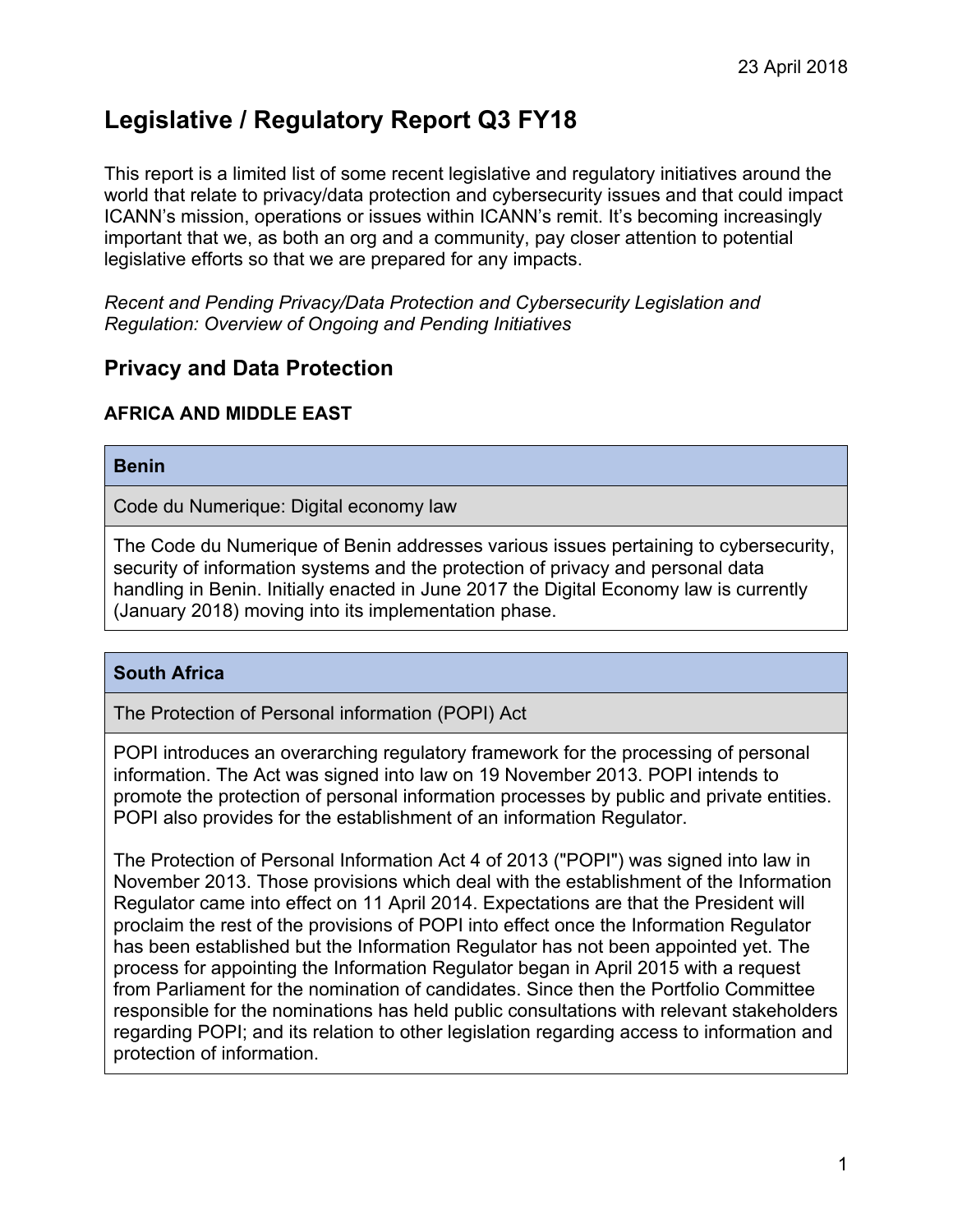### **Qatar**

*Law No.13 of 2016 Concerning Personal Data Protection (DPL)*

In Nov 2016, Qatar enacted DPL (Personal Data Protection) a specific law relating to data protection. The law was supposed to be implemented around mid-2017 but the government has had to provide an extension to allow organizations more time to comply.

# **Turkey**

Data Protection Law (DPL)

Similar in content to the GDPR the Turkish law was enacted in April 2016. Regulatory implementation began in 2017 and Turkey has set May 2018 as the deadline for compliance with the law. The Turkish Data Protection Law originates from the European Union Directive 95/46/EC. The Personal Data Protection Board is the national supervisory authority in Turkey and has published draft versions of the secondary legislation and booklets on implementation. The DPL deals with data processing grounds, purpose limitation, definitions of consent, and cross boarder transfers of data.

# **ASIA PACIFIC**

### **India**

*India Proposed Data Protection Framework*

The Government of India plans to bring legislation which will define individual's right to privacy as per the Constitution of India. The key issues covered in a white paper that the Government of India issued seem to suggest conceptual reliance on the European GDPR process. The Government set up an expert committee in August 2017. In November 2017 the committee published a white paper - detailing all issues related to the subject and in the India context - for public comments. Open house discussions have been organized in several Indian cities. Based on inputs received, a draft law will be proposed. The legislation will need the validation of the Prime Minister's cabinet of ministers and then go to both houses of parliament for ratification. While no deadline has been given for the process, it will likely take most of 2018 to conclude.

White paper:<http://bit.ly/2n22joJ>

### **China**

Cybersecurity Law Implementation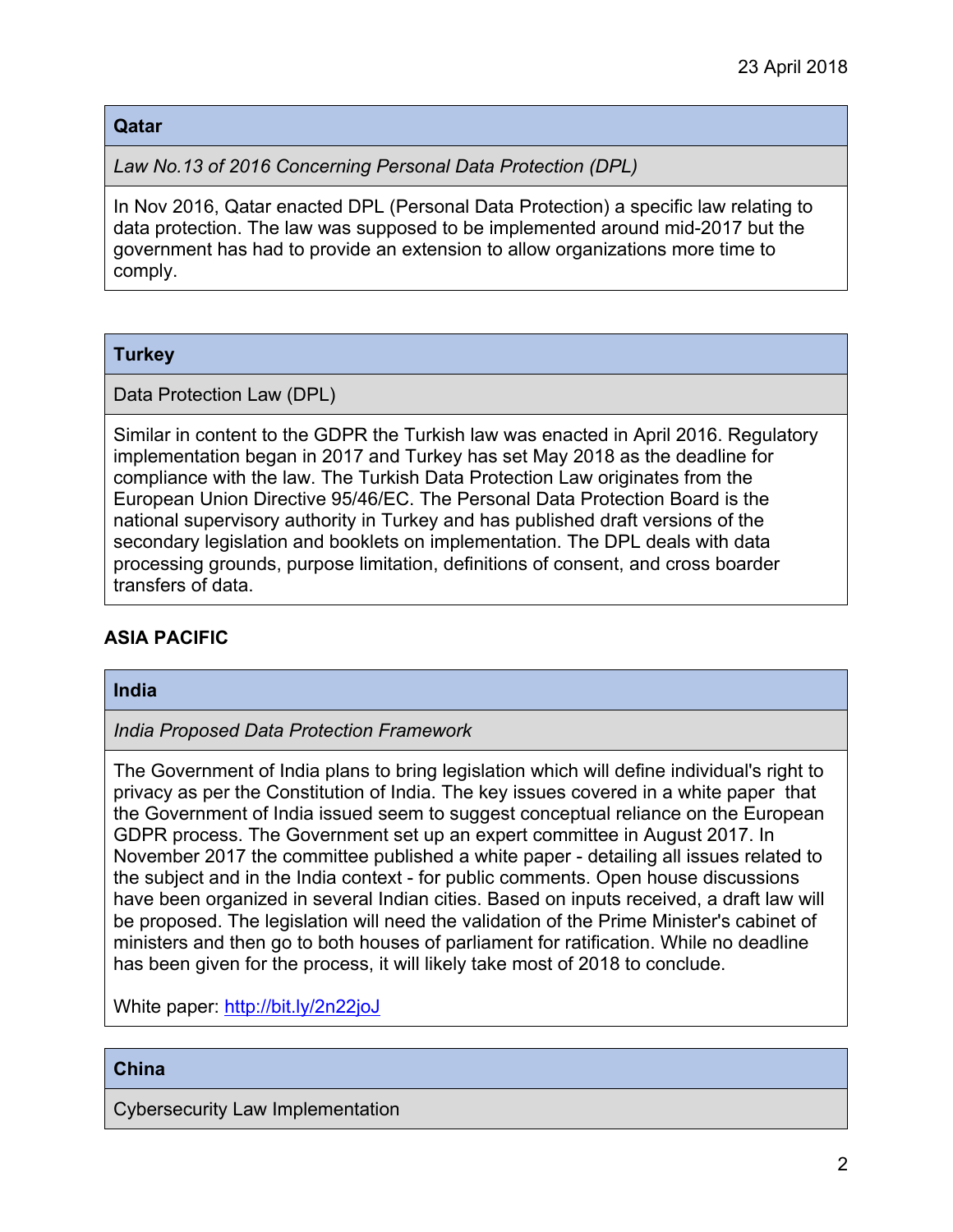To implement the Cybersecurity Law referenced below in the Cybersecurity section of this report, two documents have been released, with final versions still to be determined:

- 1. The Cyberspace Administration of China (CAC) released the first draft of Measures for the Security Assessment of Transborder Transfer of Personal Information and Important Data on 11 April 2017. The draft measures specify the content and criteria of conducting the security assessment. Network operators will undergo governmental assessment if they transfer more than 1000 GB of data or data on more than 500,000 people from China to abroad. For data transfers below that threshold self-assessment will apply.
- 2. The National Information Security Standardization Technical Committee released a second draft of Guidelines for Transborder Data Transfer Security Assessment on 30 August 2017. It further clarified the definition of cross-border data transfer and the conditions that initiate government security assessment.

# **EUROPE**

# **European Union**

General Data Protection Regulation (GDPR)

The EU General Data Protection Regulation (GDPR) replaces the Data Protection Directive 95/46/EC and was designed to harmonize data privacy laws across Europe, to protect and empower all EU citizens data privacy and to reshape the way organizations across the region approach data privacy. It will come into force on 25 May 2018.

ePrivacy Regulation

Proposal for a Regulation of the European Parliament and of the Council concerning the respect for private life and the protection of personal data in electronic communications and repealing Directive 2002/58/EC (Regulation on Privacy and Electronic Communications). Main elements of the proposal:

- 1. Proposal provides updated privacy rules in the light of the revision of the GDPR & tries to ensure consistency between both instruments.
- 2. It extends scope to cover Over-The-Top (OTT) media services and protects the confidentiality of the device.
- 3. Proposal sets Do Not Track (DNT) as an option in browser settings; websites may still obtain the consent of the user at website level
- 4. Achieving greater harmonization among Member States by transforming this Directive into a Regulation applicable uniformly across EU Member states.

The proposed Regulation is under negotiation at the EU co-legislators level (the European Parliament and the Council).

Proposed text of the Regulation:

[http://www.europarl.europa.eu/oeil/popups/ficheprocedure.do?reference=2017/0003\(C](http://www.europarl.europa.eu/oeil/popups/ficheprocedure.do?reference=2017/0003(COD)&l=en) [OD\)&l=en](http://www.europarl.europa.eu/oeil/popups/ficheprocedure.do?reference=2017/0003(COD)&l=en)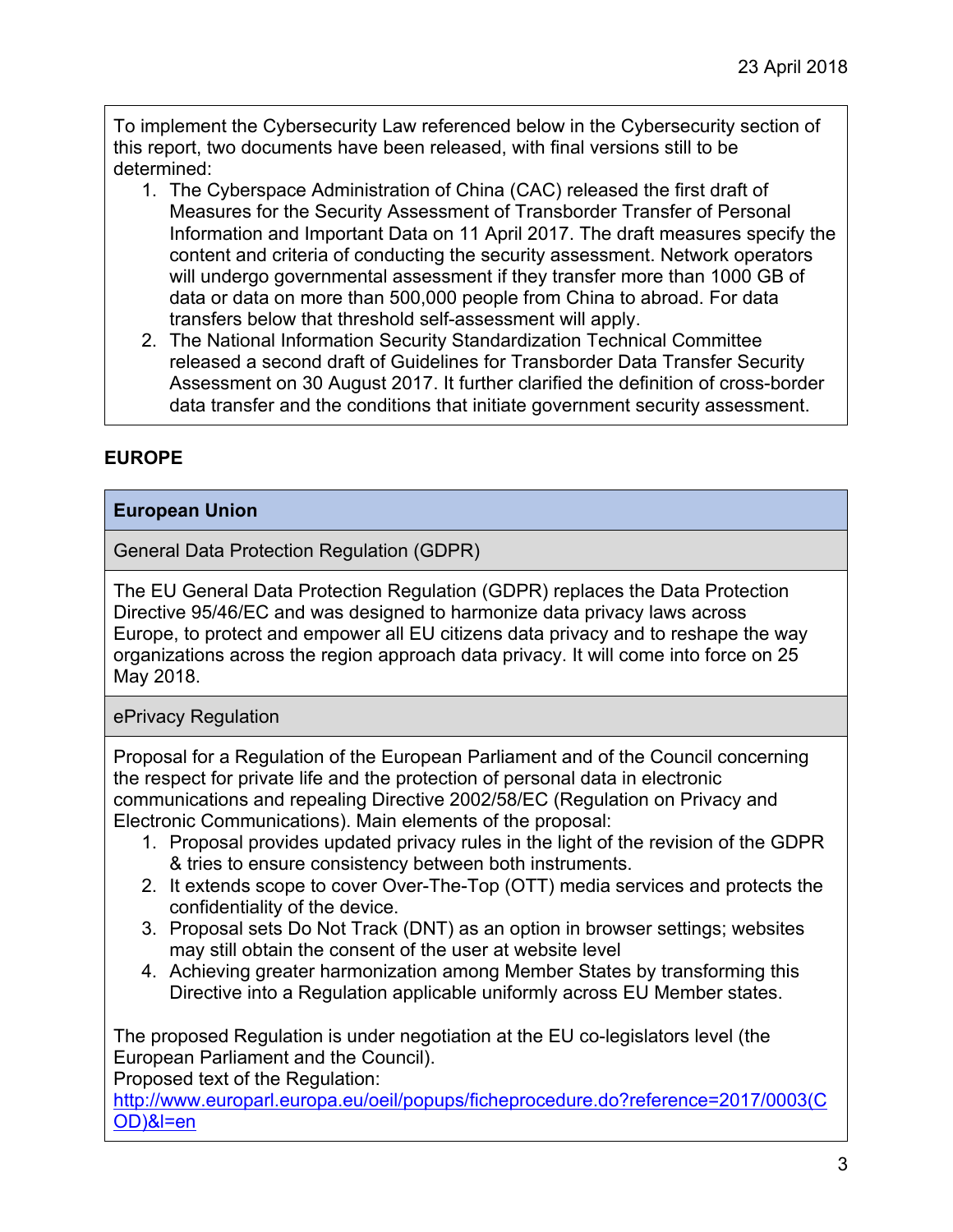Regulation on a framework for the free flow of non-personal data in the European Union

Policy objective - using a regulation to restrict data location restrictions imposed by Member States' legislation. The proposed Regulation is under negotiation at the EU colegislators level.

Background to the proposal and the proposed regulation is at: <https://ec.europa.eu/digital-single-market/en/free-flow-non-personal-data> and https://ec.europa.eu/digital-single-market/en/news/proposal-regulation-europeanparliament-and-council-framework-free-flow-non-personal-data

# **LATIN AMERICA - CARIBBEAN**

#### **Brazil**

Three law projects about data protection currently in different houses (PL 5276/2016; PLS330/2013 and PL4060/2012)

The objective is to have new legislation addressing personal data (equivalent to GDPR). It is expected that the three proposals will be combined in a single piece of legislation. In 2017 there were 11 public hearings and 1 international seminar on the legislation. In 2018, it is expected that the data legislation will be advanced.

# **Cybersecurity**

# **AFRICA**

**African Union**

The Africa Union Convention on Cybersecurity and Personal Data

The Africa Union Convention on Cybersecurity and Personal Data was proposed in 2014; it is yet to be ratified by the required minimum of 15 members states. [https://au.int/en/treaties/african-union-convention-cyber-security-and-personal-data](https://au.int/en/treaties/african-union-convention-cyber-security-and-personal-data-protection)[protection](https://au.int/en/treaties/african-union-convention-cyber-security-and-personal-data-protection)

# **ASIA PACIFIC**

### **China**

Cybersecurity Law

The Cybersecurity Law states the requirements for the collection, use and protection of personal information, presents a definition of network operators and security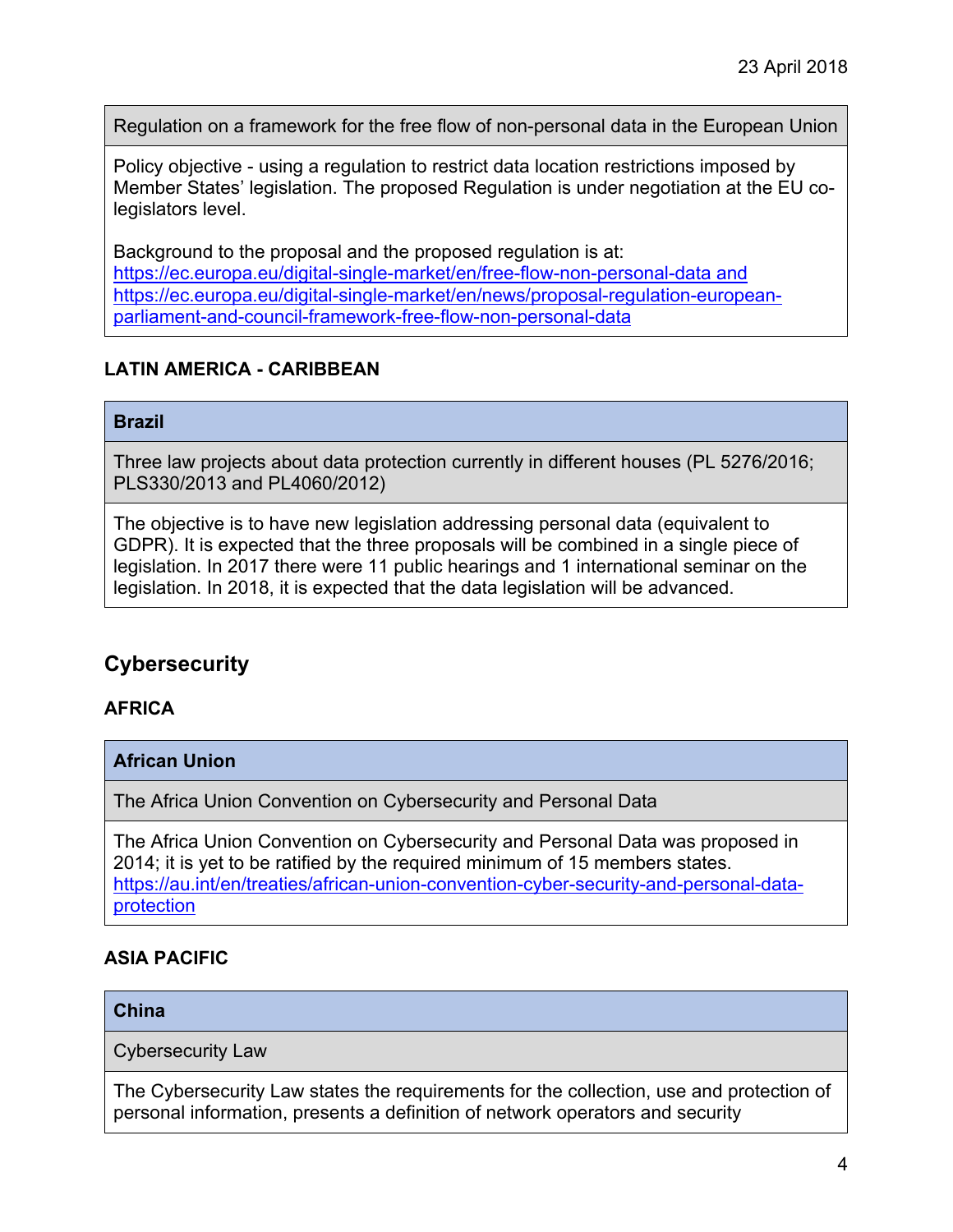requirements, and places greater demands on the protection of "critical information infrastructure." It requires that personal information/important data collected or generated in China to be stored domestically, and if data is transferred abroad it needs to go through a security assessment. It is worth noting that the law is general; enforcement of the law will depend on the publication of the relevant measures and guidelines.

- 1. Registration data must be stored within China;
- 2. Combined with Cyberspace Administration of China's (CAC) Measures for the Security Assessment of Transborder Transfer of Personal Information and Important Data, companies must undergo governmental assessment if they transfer more than 1000 GB data or data on more than 500,000 people from China to abroad. Otherwise, self-assessment will be conducted.
- 3. The Law was passed in November 2016 and came into effect on 1 June 2017. See Privacy and Data Protection section above for companion legislation.

# **EUROPE**

# **European Union**

EU Cybersecurity Agency (ENISA) and information and communication technology cybersecurity certification (Cybersecurity Act)

**Main elements of the proposal:** Voluntary European Cybersecurity certification framework to enable creation of individual EU certification schemes for ICT products and services. The proposed legislation is under negotiation by the co-legislators (European Parliament and Council).

Text of the proposal:

[http://www.europarl.europa.eu/oeil/popups/ficheprocedure.do?reference=2017/0225\(C](http://www.europarl.europa.eu/oeil/popups/ficheprocedure.do?reference=2017/0225(COD)&l=en) [OD\)&l=en](http://www.europarl.europa.eu/oeil/popups/ficheprocedure.do?reference=2017/0225(COD)&l=en) 

EU Directive on Security of Network and Information Systems (NIS)

Part of the EU cybersecurity strategy led by 3 EU Commission Directorate-Generals (CONNECT, JUST and HOME - and European External Action Service (EEAS). First published in July 2016, the directive has been adopted at the level of the EU Council and the Parliament and is being transposed to each member state. Implementation might be as early as June 2018. The aims of the directive:

- 1. Improving cyber security capabilities at the national level.
- 2. Increasing cooperation on cyber security among EU member states.
- 3. Introducing security measures and incident reporting obligations for operators of essential services (OESs) in critical national infrastructure (CNI) and digital service providers (DSPs).
- 4. Member States are responsible for determining which entities meet the criteria of the definition of OESs, including whether IXPs, DNS Service Providers; TLD name registries are OESs. The list of identified operators should be reviewed regularly by Member States and updated when necessary.